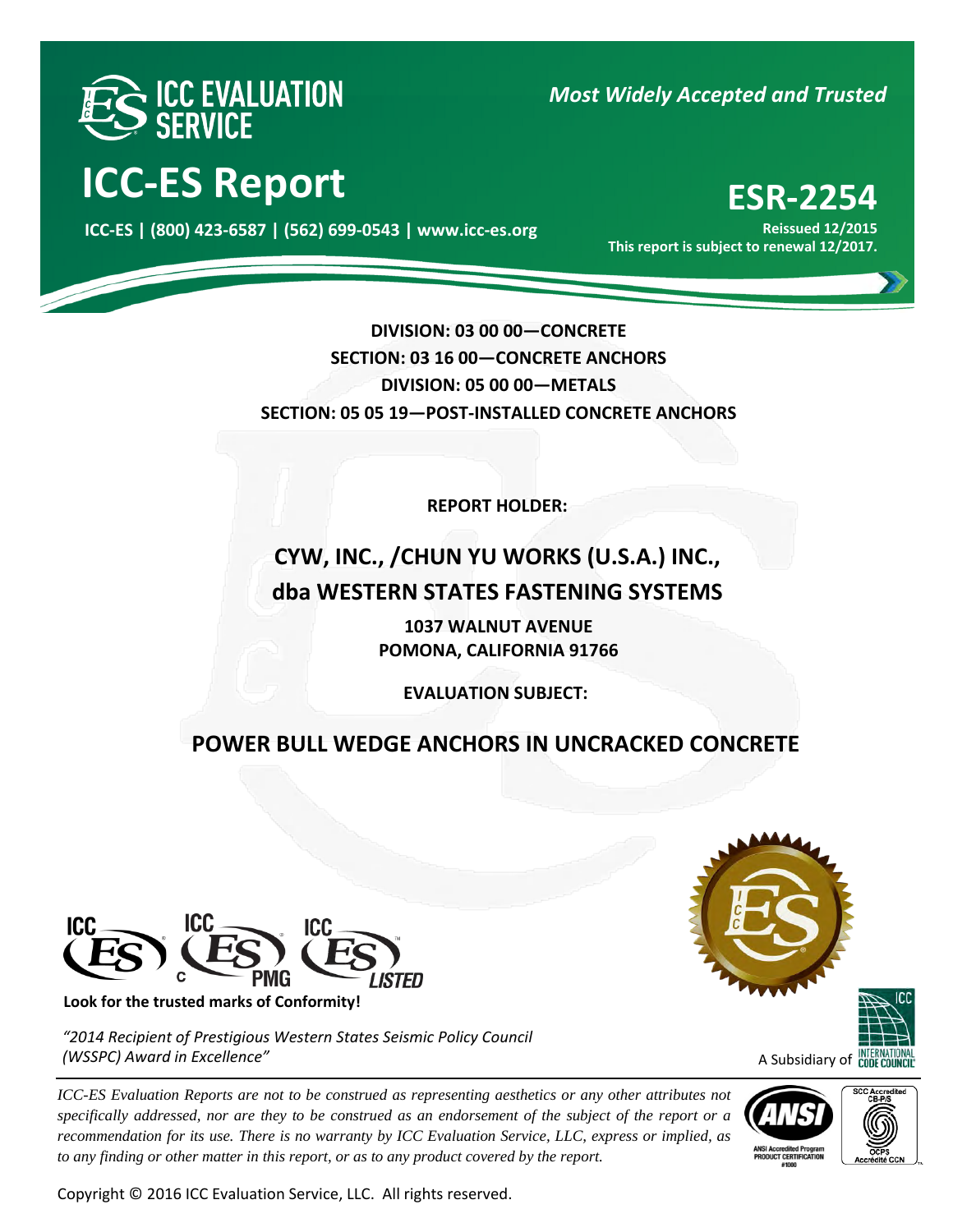

## **ICC-ES Evaluation Report ESR-2254**

**Most Widely Accepted and Trusted** 

*Reissued December 2015 Revised February 2016 This report is subject to renewal December 2017.* 

**www.icc-es.org | (800) 423-6587 | (562) 699-0543** *A Subsidiary of the International Code Council ®*

**DIVISION: 03 00 00—CONCRETE Section: 03 16 00—Concrete Anchoring** 

**DIVISION: 05 00 00—METALS Section: 05 05 19 Post-Installed Concrete Anchors** 

#### **REPORT HOLDER:**

**CYW, INC./CHUN YU WORKS (U.S.A.) INC., dba WESTERN STATES FASTENING SYSTEMS 1037 WALNUT AVENUE POMONA, CALIFORNIA 91766 (909) 627-9915 www.westsys.com**

#### **ADDITIONAL LISTEE:**

**MIDWEST FASTENER CORPORATION 9031 SHAVER ROAD KALAMAZOO, MICHIGAN 49081** 

### **EVALUATION SUBJECT:**

**POWER BULL WEDGE ANCHORS IN UNCRACKED CONCRETE** 

### **1.0 EVALUATION SCOPE**

### **Compliance with the following codes:**

- 2012, 2009 and 2006 *International Building Code*<sup>®</sup> (IBC)
- 2012, 2009 and 2006 *International Residential Code*<sup>®</sup> (IRC)

#### **Property evaluated:**

**Structural** 

### **2.0 USES**

Power Bull Wedge Anchors are used to resist static, wind, and earthquake (Seismic Design Categories A and B only) tension and shear loads in uncracked normal-weight concrete and uncracked lightweight concrete having a specified compressive strength, *f*′*c*, of 2,500 psi to 8,500 psi (17.2 MPa to 58.6 MPa).

The Power Bull wedge anchors comply with Section 1909 of the 2012 IBC, and Section 1912 of the 2009 and 2006 IBC. The anchors are alternatives to cast-in-place anchors described in Section 1908 of the 2012 IBC and Section 1911 of the 2009 and 2006 IBC. The anchors may

also be used under the IRC where an engineered design is submitted in accordance with Section R301.1.3.

#### **3.0 DESCRIPTION**

#### **3.1 Power Bull Anchors:**

The Power Bull wedge anchors are torque-controlled expansion anchors. The anchors consist of a stud, nut, washer and expander collar as illustrated in Figure 1. The stud is manufactured from Grade G 10080 cold-finished carbon steel, partially threaded with one end terminating in a flared mandrel. The expander collar is formed around the anchor stud and has three equally spaced extrusions around the periphery to engage the sides of the drilled hole during anchor installation. All components, including nuts and washers, are zinc-coated in accordance with ASTM B633 classification SC1, Type III. Installation information and dimensions are set forth in Section 4.3 and Tables 1 and 2 of this report.

### **3.2 Concrete:**

Normal-weight and lightweight concrete must comply with Sections 1903 and 1905 of the IBC, as applicable.

### **4.0 DESIGN AND INSTALLATION**

#### **4.1 Strength Design:**

**4.1.1 General:** Design strength of anchors complying with the 2012 IBC, as well as Section R301.1.3 of the 2012 IRC, must be determined in accordance with ACI 318-11 Appendix D and this report.

Design strength of anchors complying with the 2009 IBC, as well as Section R301.1.3 of the 2009 IRC, must be determined in accordance with ACI 318-08 Appendix D and this report.

Design strength of anchors complying with the 2006 IBC and Section R301.1.3 of the 2006 IRC must be determined in accordance with ACI 318-05 Appendix D and this report.

The strength design of anchors must comply with ACI 318 D.4.1, except as required in ACI 318 D.3.3. Strength reduction factors,  $\phi$ , as given in ACI 318-11 D.4.3 (ACI 318-08 and -05 D.4.4), must be used for load combinations calculated in accordance with Section 1605.2 of the IBC and ACI 318, Section 9.2. Strength reduction factors,  $\phi$ , described in ACI 318-11 D.4.4 (ACI 318-08 and -05 D.4.5) must be used for load combinations calculated in accordance with ACI 318, Appendix C. The value of *f*′*c*, used in calculations must be limited to a maximum of 8,000 psi (55.2 MPa), in accordance with ACI 318-11 D.3.7.

*ICC-ES Evaluation Reports are not to be construed as representing aesthetics or any other attributes not specifically addressed, nor are they to be construed as an endorsement of the subject of the report or a recommendation for its use. There is no warranty by ICC Evaluation Service, LLC, express or implied, as to any finding or other matter in this report, or as to any product covered by the report.*

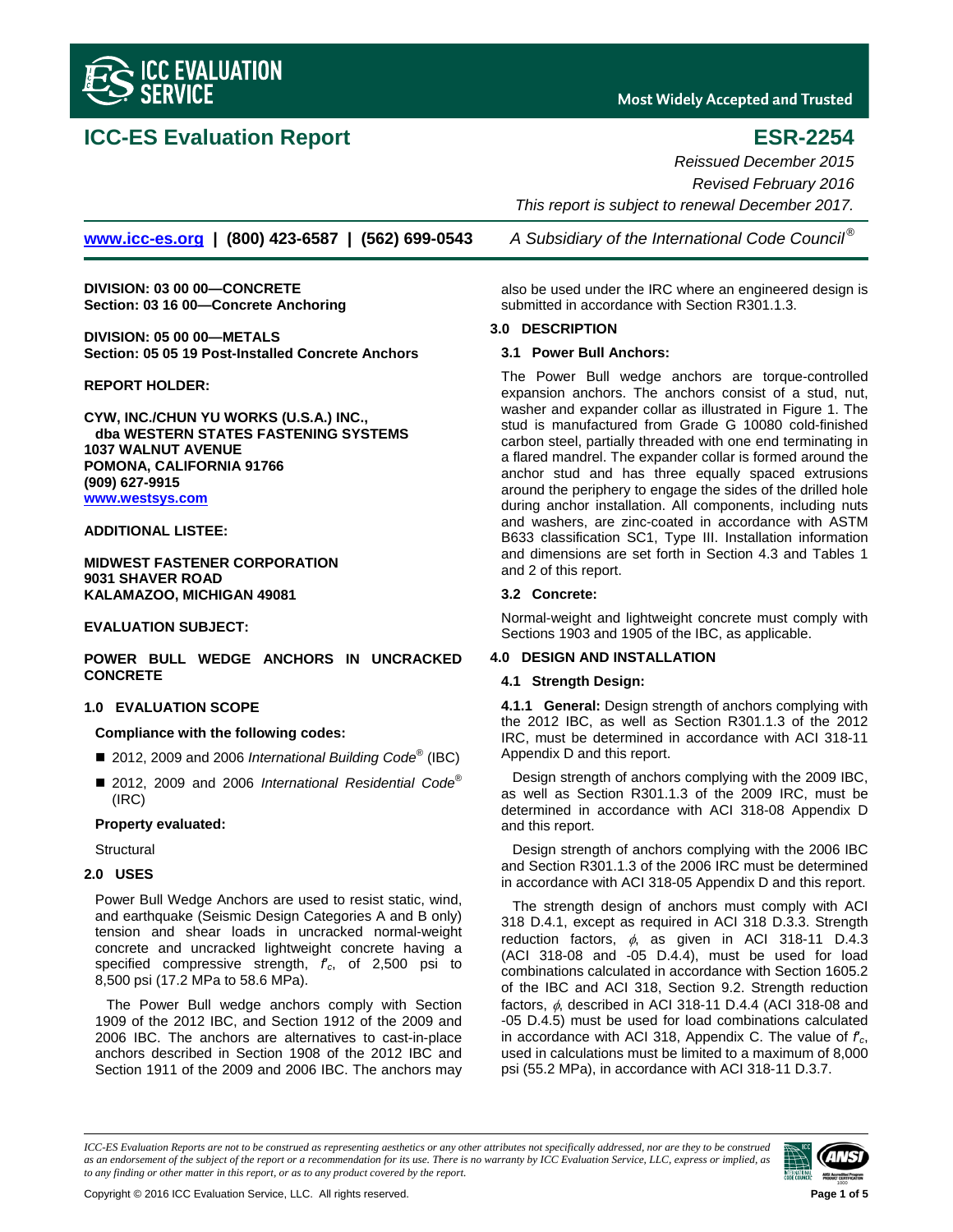**4.1.2 Requirements for Static Steel Strength in Tension,** *Nsa***:** The nominal steel strength of a single anchor in tension, *Nsa,* calculated in accordance with ACI 318 D.5.1.2 must be calculated based on the information given in Table 1 and must be used for design. The strength reduction factor,  $\phi$ , corresponding to a ductile steel element must be used for all anchors.

**4.1.3 Requirements for Static Concrete Breakout Strength in Tension, N<sub>cb</sub> or N<sub>cbg</sub>:** The nominal concrete breakout strength of a single anchor or a group of anchors in tension, *Ncb* and *Ncbg*, respectively, must be calculated in accordance with ACI 318 D.5.2, with modifications as described in this section. The basic concrete breakout strength in tension,  $N_b$ , must be calculated in accordance with ACI 318 D.5.2.2 using the values of *hef* and *kuncr* as given in Table 1 of this report. The nominal concrete breakout strength in tension in regions of concrete where analysis indicates no cracking at service loads must be calculated in accordance with ACI 318 D.5.2.6 with  $\Psi_{c,N}$  = 1.0. The value of  $f_c$  used in the calculations must be limited to 8,000 psi (55.2 MPa), in accordance with ACI 318 D.3.7.

**4.1.4 Requirements for Pullout Strength in Tension,**  *Npn***:** The nominal pullout strength of a single anchor in tension in accordance with ACI 318 D.5.3.1 and D.5.3.2 in uncracked concrete, *Np,uncr*, is given in Table 1. In lieu of ACI 318 D.5.3.6, *ψc.P* = 1.0 for all design cases. In accordance with ACI 318 D.5.3, the nominal pullout strength in uncracked concrete may be calculated in accordance with the following equation:

$$
N_{p,f'_c} = N_{p,uncr} \sqrt{\frac{f'_c}{2,500}} \quad \text{(lb, psi)} \tag{Eq-1}
$$

$$
N_{p,f'_c} = N_{p,uncr} \sqrt{\frac{f'_c}{17.2}} \quad (\text{N, MPa})
$$

Where values for *Np,uncr* are not provided, the pullout strength in tension need not be evaluated.

**4.1.5 Requirements for Static Steel Strength in shear,**  *Vsa***:** The nominal steel strength in shear, *Vsa*, of a single anchor must be calculated from ACI 318-11, Eq. D-29 (ACI 318-08 and -05, Eq. D-20) in accordance with ACI 318 D.6.1.2. The strength reduction factor, *φ*, corresponding to a ductile steel element must be used for all anchors.

**4.1.6 Requirements for Static Concrete Breakout Strength in Shear,**  $V_{cb}$  **or**  $V_{cbg}$ **:** The nominal concrete breakout strength of a single anchor or group of anchors in shear, *Vcb* or *Vcbg*, respectively, must be calculated in accordance with ACI 318 D.6.2 with modifications as described in this section. The value of *le* calculated in accordance with ACI 318 D.6.2.2 must be taken as no greater than  $h_{\text{ef}}$ , or  $8d_{\text{a}}(d_{\text{o}})$ , whichever is less.

**4.1.7 Requirements for Static Concrete Pryout Strength of Anchor in Shear,**  $V_{cp}$  **or**  $V_{cpg}$ **: The nominal** concrete pryout strength of a single anchor or group of anchors, *Vcp* or *Vcpg*, respectively, must be calculated in accordance with ACI 318 D.6.3, based on the value of *kcp* provided in Table 1 and the value of *Ncb* or *Ncbg* as calculated in Section 4.1.3 of this report.

**4.1.8 Requirements for Interaction of Tensile and Shear Forces:** For loadings that include combined tensile and shear forces, the design must be determined in accordance with ACI 318 D.7.

**4.1.9 Requirements for Critical Edge Distance:** In applications where the installed edge distance *c < cac* and supplemental reinforcement to control splitting of the

concrete is not present, the concrete breakout strength for the anchors loaded in tension for uncracked concrete, calculated in accordance with ACI 318 D.5.2, must be further multiplied by the factor *ΨCP,N* as given by the following equation:

$$
\psi_{cp,N} = \frac{c}{c_{ac}}
$$

where the factor *ΨCP,N* need not be taken as less than 1.5*hef /cac*.

For all other cases, *ΨCP,N* = 1.0. Values for the critical edge distance *cac* must be taken from Table 1. In all cases, *c* must not be less than *cmin* described in Table 1 of this report.

**4.1.10 Requirements for Minimum Member Thickness, Minimum Anchor Spacing and Minimum Edge Distance:** In lieu of using ACI 318 D.8.1 and D.8.3, values of *smin* and *cmin* as given in Table 1 of this report must be used. In lieu of using ACI 318 D.8.5, minimum member thicknesses *hmin* as given in Table 1 of this report must be used.

**4.1.11 Lightweight Concrete:** For the use of anchors in lightweight concrete, the modification factor  $\lambda_a$  equal to 0.8λ is applied to all values of  $\sqrt{f'_c}$  affecting  $N_n$  and  $V_n$ .

For ACI 318-11 (2012 IBC) and ACI 318-08 (2009 IBC), λ shall be determined in accordance with the corresponding version of ACI 318.

For ACI 318-05 (2006 IBC), λ shall be taken as 0.75 for all lightweight concrete and 0.85 for sand-lightweight concrete. Linear interpolation shall be permitted if partial sand replacement is used. In addition, the pullout strengths *Np,uncr* shall be multiplied by the modification factor, *λa*, as applicable.

#### **4.2 Allowable Stress Design (ASD):**

**4.2.1 General:** Design values for use with allowable stress design load combinations, calculated in accordance with Section 1605.3 of the IBC, must be established in accordance with the following equations:

$$
T_{\text{allowable,ASD}} = \frac{\phi N_n}{\alpha}
$$

$$
V_{\text{allowable,ASD}} = \frac{\phi V_n}{\alpha}
$$

where:

 $T_{\text{allowable,ASD}}$  = Allowable tension load (lbf or kN)

 $V_{\text{allowable,ASD}}$  = Allowable shear load (lbf or kN)

- $\phi N_n$  = Lowest design strength of an anchor or anchor group in tension as determined in accordance with ACI 318 D.4.1, and 2009 IBC Section 1908.1.9 or 2006 IBC Section 1908.1.16, as applicable (lbf or N).
- $\phi V_n$  = Lowest design strength of an anchor or anchor group in shear as determined in accordance with ACI 318 D.4.1, and 2009 IBC Section 1908.1.9 or 2006 IBC Section 1908.1.16, as applicable (lbf or N).
- $\alpha$  = Conversion factor calculated as a weighted average of the load factors for the controlling load combination. In addition,  $\alpha$  must include all applicable factors to account for nonductile failure modes and required over-strength.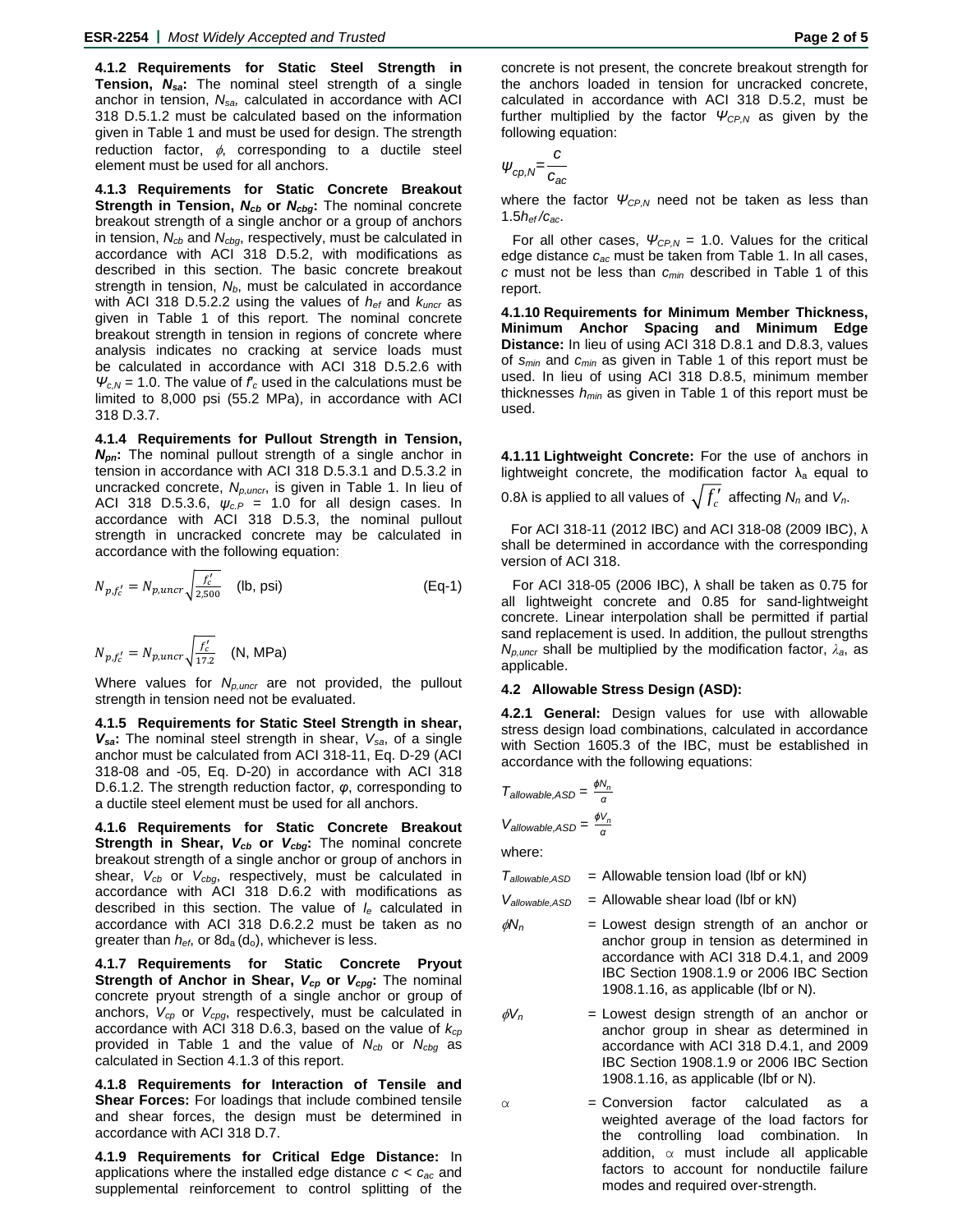The requirements for member thickness, edge distance and spacing, described in this report, must apply.

**4.2.2 Interaction of Tensile and Shear Forces:** The interaction must be calculated and consistent with ACI 318 D.7 as follows:

For shear loads *Vapplied* ≤ 0.2*Vallowable,ASD*, the full allowable load in tension must be permitted.

For tension loads  $T_{applied} \leq 0.2 T_{allowable,ASD}$ , the full allowable load in shear must be permitted.

For all other cases the following equation applies:

$$
\frac{T_{applied}}{T_{allowable,ASD}} + \frac{V_{applied}}{V_{allowable,ASD}} \le 1.2
$$

#### **4.3 Installation:**

Embedment, spacing, edge distance, and concrete requirements must comply with Table 1 and Figure 2. Anchor locations must comply with this report and the plans and specifications approved by the code official. The Power Bull Wedge Anchor must be installed in accordance with the manufacturer's published instructions and this report. In case of conflict, this report governs. To install the wedge anchor, a hole must be drilled into the concrete using a carbide-tipped masonry drill bit complying with ANSI B212.15-1994. The nominal drill bit diameter must be equal to the nominal diameter of the anchor. The hole must be drilled deeper than the required anchor embedment. Before the anchor is driven into the hole using a hammer, dust and other deleterious materials must be removed using a blow-out bulb. The expansion collar must then be set by tightening the nut to the predetermined installation torque values, *Tinst* in Table 1 using a calibrated torque wrench.

#### **4.4 Special Inspection:**

Periodic special inspection is required in accordance with Section 1705.1.1 and Table 1705.3 of the 2012 IBC, Section 1704.15 and Table 1704.4 of the 2009 IBC, or Section 1704.13 of the 2006 IBC, as applicable. The special inspector must make periodic inspections during anchor installation to verify anchor type, anchor dimensions, concrete type, concrete compressive strength, drill bit type, hole dimensions, hole cleaning procedure, concrete member thickness, anchor embedment, anchor spacing, edge distances, tightening torque and adherence to the manufacturer's printed installation instructions. The special inspector must be present as often as required in accordance with the "statement of special inspection."

#### **5.0 CONDITIONS OF USE**

The Power Bull Wedge Anchors described in this report comply with, or are suitable alternatives to what is specified in, those codes listed in Section 1.0 of this report, subject to the following conditions:

- **5.1** The anchors are installed in accordance with the manufacturer's published instructions and this report. In case of a conflict, this report governs.
- **5.2** The anchors are installed in uncracked normal-weight concrete and lightweight concrete having a specified compressive strength *f*′*c* = 2,500 psi to 8,500 psi (17.2 MPa to 58.6 MPa).
- **5.3** Anchor sizes, dimensions, minimum embedment depths, and other installation parameters are as set forth in this report.
- **5.4** The values of *f*′*c* used for calculation purposes must not exceed 8,000 psi (55.1 MPa).
- **5.5** Strength design values must be established in accordance with Section 4.1 of this report.
- **5.6** Allowable stress design values must be established in accordance with Section 4.2.
- **5.7** Anchor spacing(s) and edge distance(s) as well as minimum member thickness must comply with Table 1.
- **5.8** Prior to installation, calculations and details demonstrating compliance with this report must be submitted to the code official. The calculations and details must be prepared by a registered design professional where required by the statutes of the jurisdiction in which the project is to be constructed.
- **5.9** Since an ICC-ES acceptance criteria for evaluating data to determine the performance of anchors subjected to fatigue or shock loading is unavailable at this time, the use of these anchors under such conditions is beyond the scope of this report.
- **5.10** The use of the Power Bull Wedge Anchor is limited to installation in uncracked normal-weight concrete. Anchors may not be installed in regions of a concrete member where cracking has occurred or where analysis indicates cracking may occur at service load levels, subject to the conditions of this report.
- **5.11** The anchors may be used to resist short-term loading due to wind or seismic forces limited to structures assigned to Seismic Design Categories A and B under the IBC, subject to the conditions of this report.
- **5.12** Where not otherwise prohibited in the code, Power Bull Wedge Anchors are permitted for use with fireresistance-rated construction provided that at least one of the following conditions is fulfilled:
	- The anchors are used to resist wind forces only.
	- Anchors that support a fire-resistance-rated envelope or a fire-resistance-rated membrane are protected by approved fire-resistance-rated materials, or have been evaluated for resistance to fire exposure in accordance with recognized standards.
	- Anchors are used to support nonstructural elements.
- **5.13** Use of the anchors is limited to dry, interior locations.
- **5.14** Special inspection is provided as set forth in Section 4.4.The Power Bull Wedge Anchors are produced in Ningbo, China, under a quality control program with inspections by ICC-ES.

#### **6.0 EVIDENCE SUBMITTED**

Data in accordance with the ICC-ES Acceptance Criteria for Mechanical Anchors in Concrete Elements (AC193), dated October 2015; and quality control documentation.

#### **7.0 IDENTIFICATION**

Anchors are packaged in containers labeled with the company name and, address and product name as set forth in Table A of this report, the product size, and the evaluation report number (ESR-2254).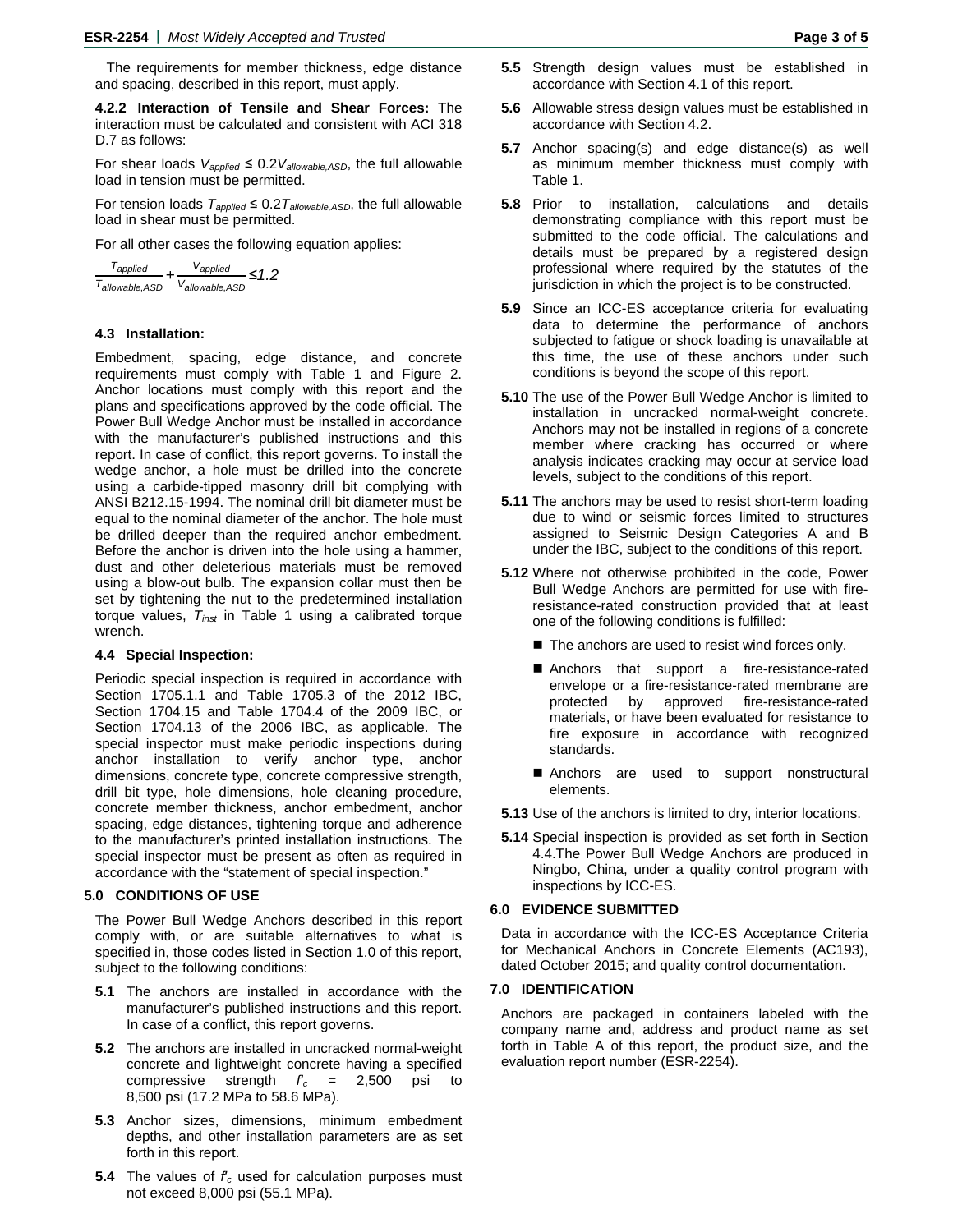| TABLE A—CROSS REFERENCE OF PRODUCT NAMES TO COMPANY NAMES |
|-----------------------------------------------------------|
|-----------------------------------------------------------|

| <b>COMPANY NAME</b>                                                           | <b>PRODUCT NAME</b>      |  |  |  |  |  |  |
|-------------------------------------------------------------------------------|--------------------------|--|--|--|--|--|--|
| CYW, Inc./Chun Yu Works (U.S.A.) Inc,<br>dba Western States Fastening Systems | Power Bull Wedge Anchors |  |  |  |  |  |  |
| Midwest Fastener Corp. Torquemaster                                           | Blue Wedge Anchor        |  |  |  |  |  |  |

#### **TABLE 1—DATA FOR POWER BULL WEDGE ANCHORS FOR USE IN UNCRACKED CONCRETE1,2**

|                                                                                                   |                              |                                 | <b>NOMINAL ANCHOR DIAMETER</b> |                    |                           |                    |  |  |  |  |  |  |  |
|---------------------------------------------------------------------------------------------------|------------------------------|---------------------------------|--------------------------------|--------------------|---------------------------|--------------------|--|--|--|--|--|--|--|
| <b>CHARACTERISTIC</b>                                                                             | <b>SYMBOL</b>                | <b>UNITS</b>                    | $\frac{3}{8}$ inch             | $\frac{1}{2}$ inch | $\frac{5}{8}$ inch        | $\frac{3}{4}$ inch |  |  |  |  |  |  |  |
|                                                                                                   |                              | <b>Installation Information</b> |                                |                    |                           |                    |  |  |  |  |  |  |  |
| Anchor diameter                                                                                   | $d_a(d_o)^3$                 | in.                             | $^{3}/_{8}$                    | $^{1}/_{2}$        | $\frac{5}{8}$             | $^{3}/_{4}$        |  |  |  |  |  |  |  |
| Minimum diameter of hole clearance in fixture                                                     | $d_h$                        | in.                             | $^{1}/_{2}$                    | $^{5}/_{8}$        | $^{3}/_{4}$               | $^{7}/_{8}$        |  |  |  |  |  |  |  |
| Nominal drill bit diameter                                                                        | $d_{bit}$                    | in.                             | $^{3}/_{8}$                    | $^{1}/_{2}$        | $^{5}/_{8}$               | $^{3}/_{4}$        |  |  |  |  |  |  |  |
| Minimum nominal embedment depth                                                                   | $h_{nom}$                    | in.                             | $2^{5}/_{16}$                  | $2^{7}/_{8}$       | 3                         | $3^{15}/_{16}$     |  |  |  |  |  |  |  |
| Minimum effective embedment depth                                                                 | $h_{\text{ef}}$              | in.                             | 2                              | $2^{1/2}$          | $2^{1/2}$                 | $3^{1/2}$          |  |  |  |  |  |  |  |
| Minimum hole depth                                                                                | $h_{\rm o}$                  | in.                             | $2^{1/2}$                      | $3^{1/8}$          | $3^{1/2}$                 | $4^{1}/_{8}$       |  |  |  |  |  |  |  |
| Installation torque                                                                               | $T_{inst}$                   | ft-Ib                           | 30                             | 80                 | 130                       |                    |  |  |  |  |  |  |  |
| Minimum edge distance                                                                             | $c_{\text{min}}$             | in.                             | 3                              | $3^{3}/_{4}$       | $5^{1/4}$<br>$5^{1}/_{4}$ |                    |  |  |  |  |  |  |  |
| Minimum spacing                                                                                   | $S_{min}$                    | in.                             | 3                              | $3^{3}/_{4}$       | $5^{1/4}$<br>$5^{1/4}$    |                    |  |  |  |  |  |  |  |
| Minimum concrete thickness <sup>4</sup>                                                           | $h_{min}$                    | in.                             | 4                              | 5                  | 6                         | $\overline{7}$     |  |  |  |  |  |  |  |
| Critical edge distance                                                                            | $C_{ac}$                     | in.                             | 4                              | 5                  | 6                         | $\overline{7}$     |  |  |  |  |  |  |  |
|                                                                                                   |                              |                                 | <b>ANCHOR DATA</b>             |                    |                           |                    |  |  |  |  |  |  |  |
| Category number                                                                                   | 1, 2 or 3                    | $\overline{\phantom{0}}$        | $\overline{c}$                 | 3                  | 1                         | 2                  |  |  |  |  |  |  |  |
| Yield strength of anchor steel                                                                    | $f_{\rm va}$                 | lb/in <sup>2</sup><br>44,500    |                                | 44,500             | 75,000                    | 44,500             |  |  |  |  |  |  |  |
| Ultimate strength of anchor steel                                                                 | $f_{uta}$                    | lb/in <sup>2</sup>              | 60,200                         | 60,200             | 85,000                    | 60,200             |  |  |  |  |  |  |  |
| Effective tensile stress area                                                                     | $\mathcal{A}_{se,N}$         | $in^2$                          | 0.0597                         | 0.112              | 0.192                     | 0.285              |  |  |  |  |  |  |  |
| Steel strength in tension                                                                         | $N_{sa}$                     | $\mathsf{lb}$                   | 3,595                          | 6,740              | 16,320                    | 17,155             |  |  |  |  |  |  |  |
| Steel strength in shear                                                                           | $V_{sa}$                     | $\mathsf{lb}$                   | 2,800                          | 5,125              | 8,370                     | 12,065             |  |  |  |  |  |  |  |
| Effectiveness factor for concrete breakout                                                        | $k_{\text{uncr}}$            | $\overline{\phantom{0}}$        | 24                             | 24                 | 24                        | 24                 |  |  |  |  |  |  |  |
| Pull-out resistance                                                                               | $N_{p,uncr}$                 | Ib                              | 3,021                          | 4,232              | N/A <sup>5</sup>          | N/A <sup>5</sup>   |  |  |  |  |  |  |  |
| Coefficient for pryout strength                                                                   | $k_{\mathrm{cp}}$            | ä,                              | 1.0                            | 2.0                | 2.0                       | 2.0                |  |  |  |  |  |  |  |
| Axial stiffness in service load range                                                             | β                            | lb/in                           | 97,589                         | 539,500            | 741,700                   | 1,413,876          |  |  |  |  |  |  |  |
| Strength reduction factor, $\phi$ , for tension, steel failure modes <sup>6</sup>                 | 0.75                         |                                 |                                |                    |                           |                    |  |  |  |  |  |  |  |
| Strength reduction factor, $\phi$ , for shear, steel failure modes <sup>6</sup>                   | 0.65                         |                                 |                                |                    |                           |                    |  |  |  |  |  |  |  |
| Strength reduction factor, $\phi$ , for tension, concrete failure modes, Condition B <sup>7</sup> | 0.55<br>0.55<br>0.45<br>0.65 |                                 |                                |                    |                           |                    |  |  |  |  |  |  |  |
| Strength reduction factor, $\phi$ , for shear, concrete failure modes, Condition B <sup>7</sup>   | 0.70                         |                                 |                                |                    |                           |                    |  |  |  |  |  |  |  |

For **SI:** 1 in = 25.4 mm, 1 in<sup>2</sup> = 6.451×10<sup>-4</sup> m, 1 ft-lb = 1.356 N.m, 1 lb/in<sup>2</sup> = 6.895 Pa.

<sup>1</sup>The information presented in this table must be used in conjunction with the design criteria of ACI 318 Appendix D.<br><sup>2</sup>Instellation must complexity the manufacturer's published installation instructions.

<sup>2</sup>Installation must comply with the manufacturer's published installation instructions

<sup>3</sup>The notation in parentheses is for the 2006 IBC.

<sup>4</sup>Concrete thickness must be the greater of  $2h_{ef}$  or the tabulated value.

<sup>5</sup>See Section 4.1.4 of this report. N/A (not applicable) denotes that this value does not govern for design.

<sup>6</sup> Anchors are considered to be manufactured using ductile steel in accordance with ACI 318 D.1. Strength reduction factors are for use with the load combinations of ACI 318 Section 9.2 or IBC Section 1605.2.

<sup>7</sup>Condition B applies where supplementary reinforcement in conformance with ACI 318-11 D.4.3 is not provided, or where pull-out or pry-out strength governs. For cases where supplementary reinforcement can be verified, the strength reduction factors associated with Condition A may be used. Strength reduction factors are for use with the load combinations of ACI 318 Section 9.2 or IBC Section 1605.2.